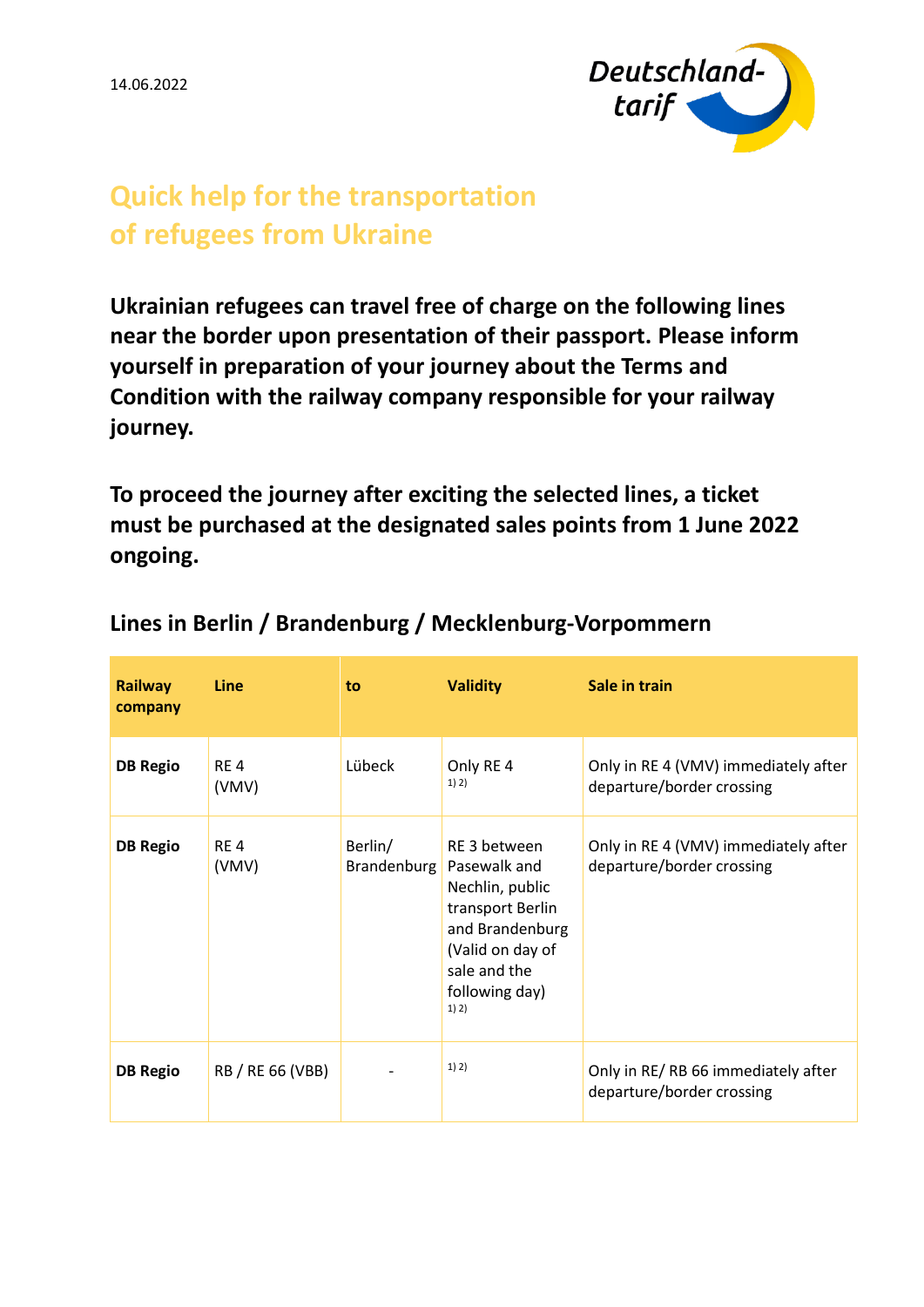14.06.2022



| <b>Railway</b><br>company                              | Line                        | to | <b>Validity</b> | Sale in train                                                                                                                                                       |
|--------------------------------------------------------|-----------------------------|----|-----------------|---------------------------------------------------------------------------------------------------------------------------------------------------------------------|
| <b>DB Regio</b>                                        | RE 1 / RB 91/RB<br>11 (VBB) |    | 1) 2)           | Only in RE 1/RB 91/RB 11 between<br>Frankfurt and Fürstenwalde/<br>between Frankfurt and Guben                                                                      |
| <b>DB Regio</b>                                        | Kulturzug                   |    | 1) 2)           | Only in Kulturzug immediately after<br>departure/border crossing                                                                                                    |
| <b>NEB</b><br>(Nieder-<br>barnimer<br>Eisenbahn)       | <b>RB 26 (VBB)</b>          |    | 1) 2)           | Only in RB 26 between Kostryzyn and<br>Seelow-Gusow, and, as an exception,<br>on accelerated travel in double<br>heading between Kostryzyn and<br>Müncheberg (Mark) |
| <b>ODEG</b><br>(Ostdeut-<br>sche<br>Eisenbahn<br>GmbH) | <b>RB 46 (VBB)</b>          |    | 1) 2)           | Only in RB 46 immediately after<br>departure/border crossing                                                                                                        |
| <b>ODEG</b>                                            | <b>RB 65</b><br>(VBB/ZVON)  |    | 1) 2)           | Only in RB 65 between Görlitz and<br>Weißwasser                                                                                                                     |

<sup>1)</sup> public transport Berlin and Brandenburg (Valid on day of sale and the following day)

 $^{2)}$  Is also valid in tariff zone AB of Berlin in modes of transport from BVG and in public transportation (S-Bahn and regional transport) for 7 days (day of sale + following 6 days)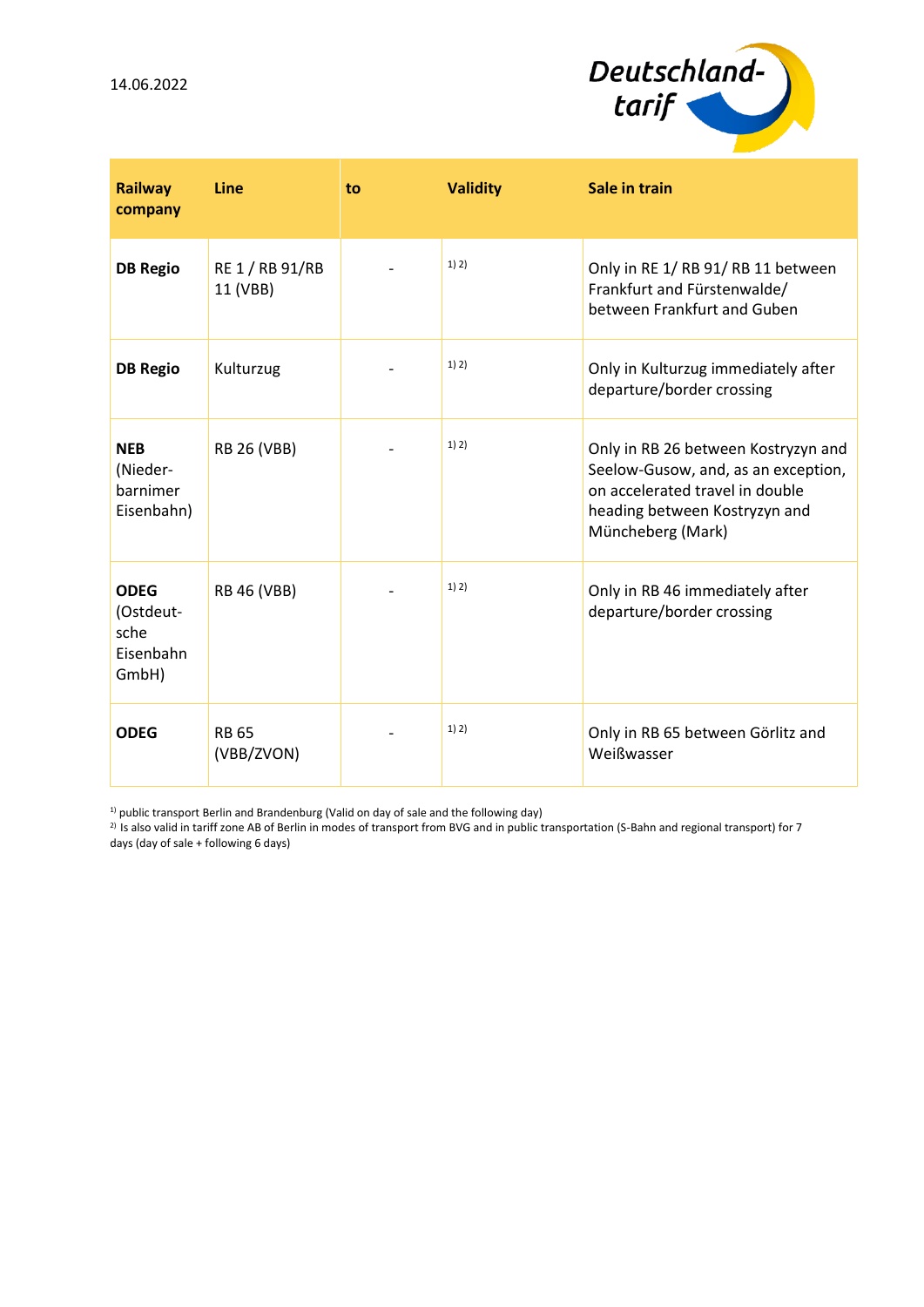

## **Lines in Bayern**

| <b>Railway</b><br>company                            | <b>Line</b> | <b>From</b>                       | to       | <b>Validity</b> | Sale in train |
|------------------------------------------------------|-------------|-----------------------------------|----------|-----------------|---------------|
| <b>DLB</b><br>(Die Län-<br>derbahn)                  |             | Bayerisch<br>Eisenstein           | München  | 1)              | 1)            |
| <b>DLB</b>                                           |             | Bayerisch<br>Eisenstein           | Nürnberg | 1)              | 1)            |
| <b>DLB</b>                                           |             | Cheb Grenze                       | Leipzig  | 1)              | 1)            |
| <b>DLB</b>                                           |             | Cheb Grenze                       | München  | 1)              | 1)            |
| <b>DB Regio</b>                                      |             | Cheb Grenze                       | Nürnberg | 1)              | 1)            |
| <b>DLB</b>                                           |             | Cheb Grenze                       | Nürnberg |                 | 1)            |
| <b>DLB</b>                                           |             | Furth im Wald<br>Grenze           | Leipzig  | 1)              | 1)            |
| <b>DLB</b>                                           |             | Furth im Wald<br>Grenze           | München  | 1)              | 1)            |
| <b>DLB</b>                                           |             | Furth im Wald<br>Grenze           | Nürnberg | 1)              | 1)            |
| <b>DLB</b>                                           |             | Görlitz Grenze /<br>Zittau Grenze | München  | 1)              | 1)            |
| <b>BOB</b><br>(Bayeri-<br>sche<br>Oberland-<br>bahn) |             | Kufstein                          | München  | 1)              | $1)$          |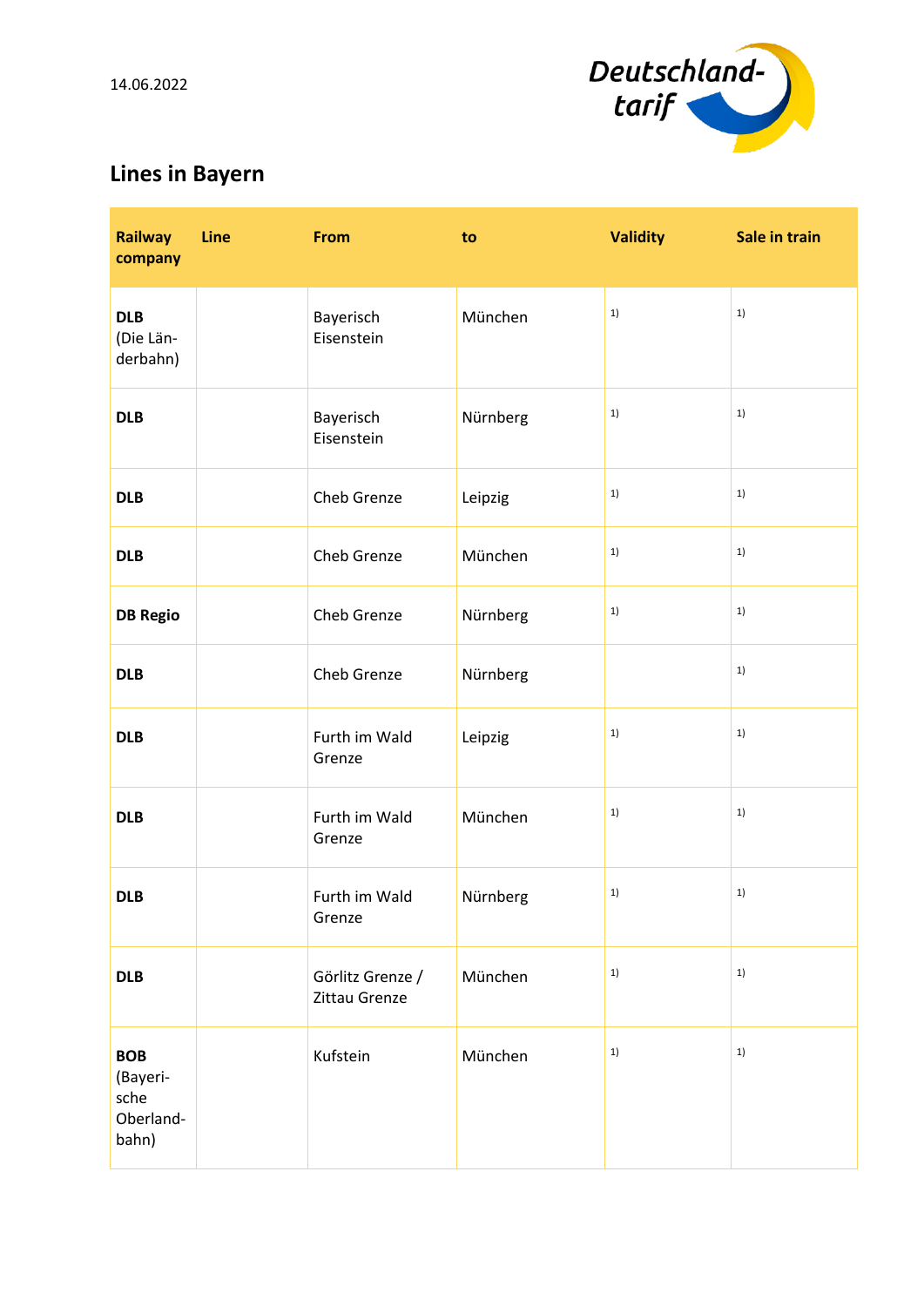

| Railway<br>company | Line | <b>From</b> | to      | <b>Validity</b> | Sale in train |
|--------------------|------|-------------|---------|-----------------|---------------|
| <b>DB Regio</b>    |      | Passau      | München | 1)              | 1)            |
| <b>BOB</b>         |      | Salzburg    | München | 1)              | 1)            |

1) Die Länderbahn DLB and the BRB additionally sell 0-Euro-tickets on their trains with firmly defined relations after the border crossing. These are only valid one-time for inbound travel. The tickets are also valid with the railway companies on the onward journey until the end of the relation. (DB Regio / agilis)

A ticket is only sold, if the passenger (Ukrainian citizen with passport) is onboard the train while crossing the border, or boarding the train at the border station at the latest: The ticket will always be sold to the last possible station of the relation.

The ticket allows the use of the regional trains on the relation until 3am the following day free of charge.

Because DB will offer a ticket solution just from 1 August 22, there will continue to be the Pass = Ticket solution on the relations exclusive to DB-Regio.